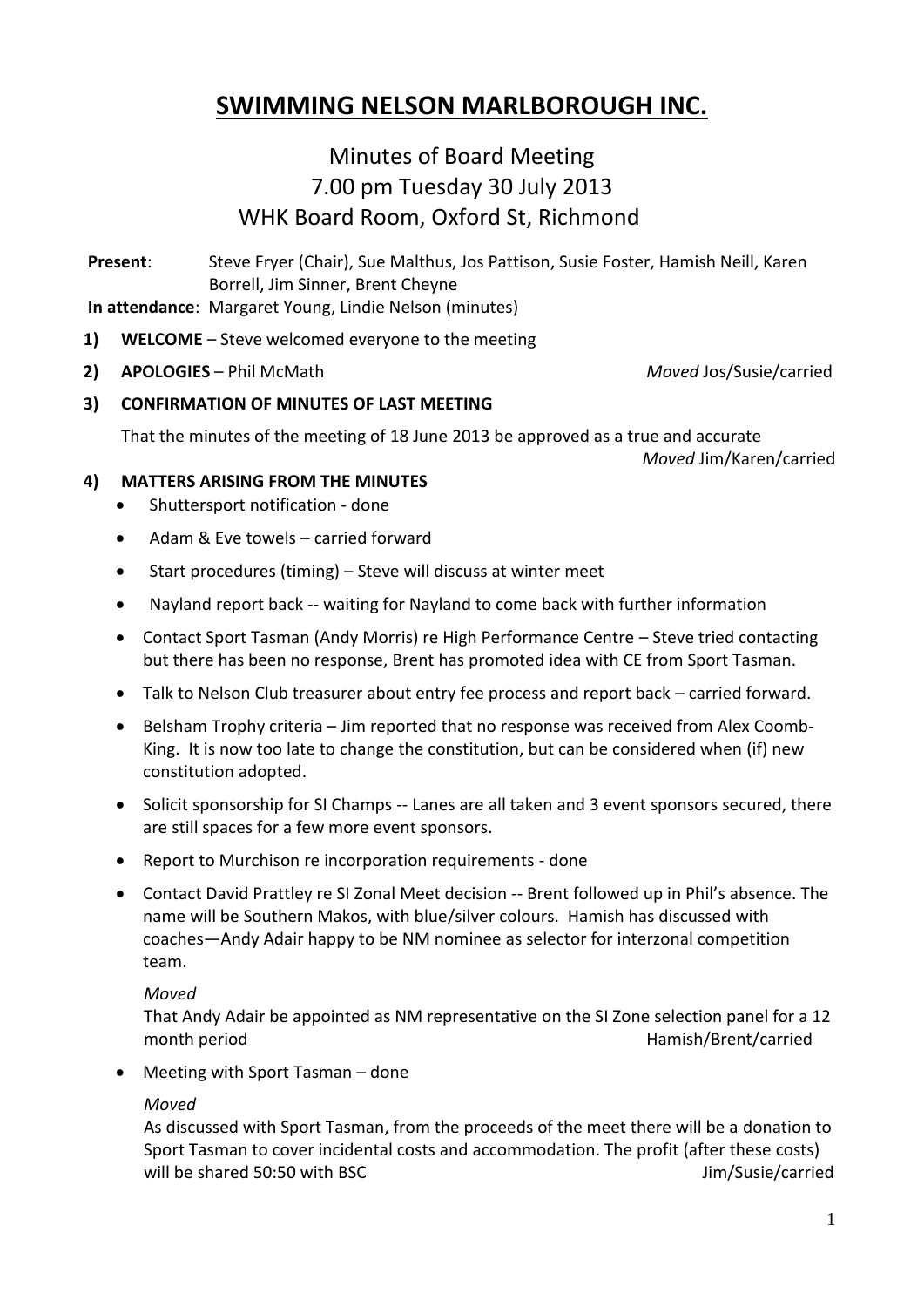- Change name on bank account carry forward
- Prepare annual budget done (discussed below)
- Extend time for pool bookings for Winter Meet request put in. Will confirm time by the end of this week.
- Remit re SNM Country and Town Meet prizes done
- Remit to clarify guidelines for Swimmer's Trust done
- Book Richmond Town Hall for AGM done
- Refreshments for AGM done
- President's report and Balance Sheet done
- Circulate annual report done
- Order SNM Representative blazer pockets done
- Send clubs the link to Auckland submission on regional constitution not done, but no longer necessary since SNZ sent out information re all submissions
- Distribute swim calendar to clubs and post on website done
- Order officials shirts done
- All to consider ideas for Coach Accreditation Funding carry forward
- Steve to check his shed for pads for recording times by unregistered swimmers done.

## **5) SECRETARY'S REPORT**

Lindie noted the Secretary's report was pre-circulated, with no matters needing follow up.

*Moved* adoption of the Secretary's report Karen/Hamish/carried

#### **6) TREASURER'S REPORT**

Annual accounts

Susie circulated the audited financial statements for 2012/13. Profit is better than last year because we had less donations and grants this year. Agreed to includethe audited accounts in the hard copy of the SNM Annual Report.

There was discussion about the NM Swimming Trust. Steve reported that some work was done in the past to formalise the Trust as a legal entity. Brent noted that under common law it could be deemed to be Trust. The funds are held n a special term deposit and interest is reinvested.

*Moved* adoption of the annual accounts Susie/Brent/carried

Items on the Asset register were discussed and changes agreed. Steve will advise State insurance of insured value.

Draft Budget 2013-14

Susie circulated a draft budget, using estimates of income and costs based on last year and YTD. It was noted that computer software cost not required, since relying on clubs' software.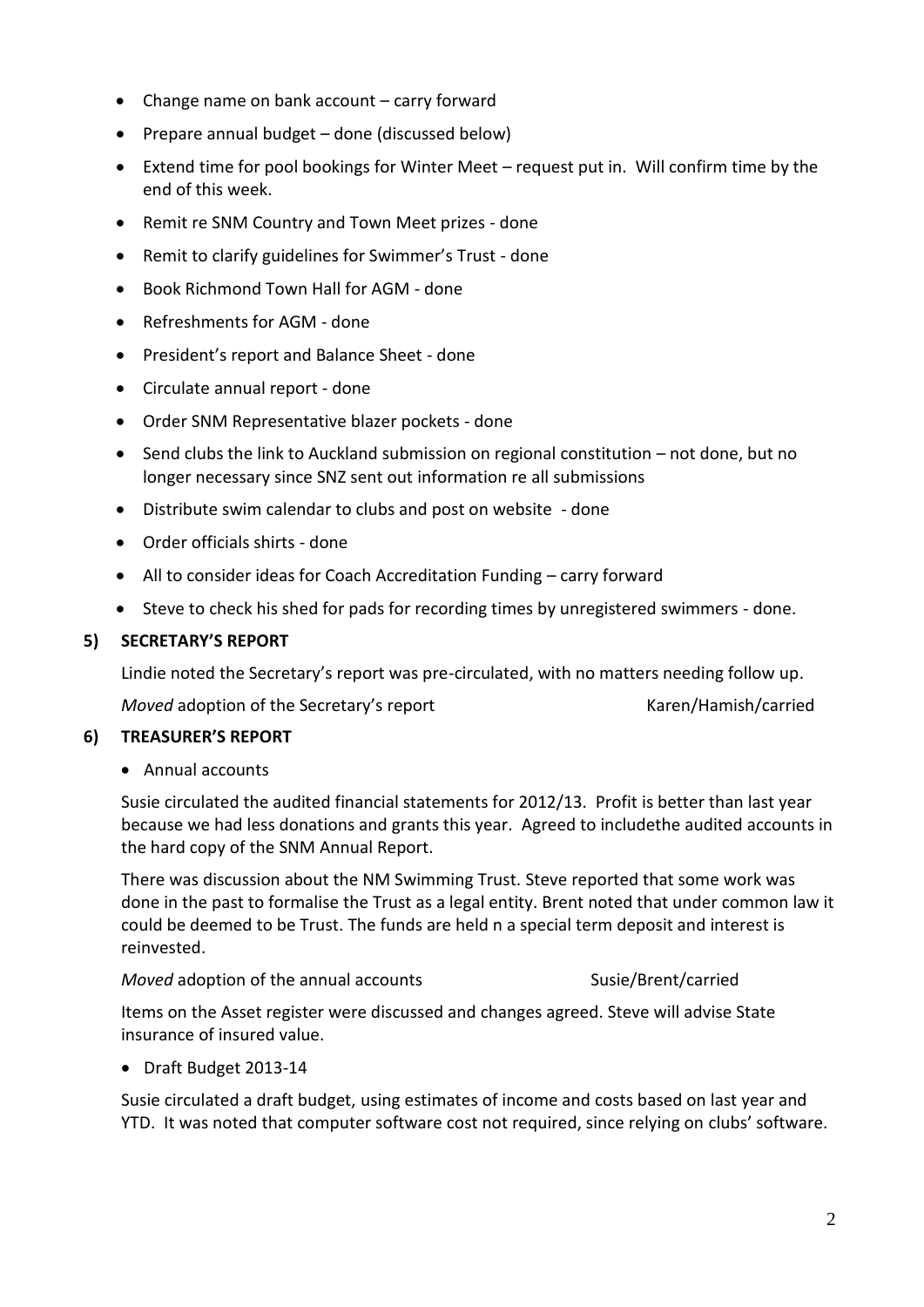Other matters

Susie raised a point about allocation of sponsorship income from SI meets, and confirmed that Nayland Club should not be invoiced for club fees.

*Moved* adoption of the Treasurer's report. Susie/Hamish/carried

## **7) REGISTRAR'S REPORT**

Jim spoke to his pre-circulated report. The Winter Meet arrangements are in hand. SNM Calendar needs to be confirmed (discussed under general business).

SNZ Database – technical officials

SNZ has offered that technical officials can be listed on the SNZ database as non-voting members for no fee. We need to decide whether SNM wants to pay to register some officials on the database. For officiating at national meets, there has been some suggestion that officials who are registered as voting members will be selected over non-voting members.

Agreed that SNM will pay SNZ registration fees for referees and starters.

Jim to advise clubs that they should register their referees and starters on the SNZ database and then invoice SNM for the costs. For any other officials, it is up to clubs and individual officials how they choose to register.

• Records

Jim noted that he had corrected and updated the records. The updated record set (to 30 April 2013) will be included in the hard copy of the SNM Annual Report.

*Moved t*hat the records listed in the Registrar's Report be confirmed ant that the report be approved. Jim/Jos/carried

*Moved* a vote of thanks to Jim for his work as Registrar over the last year.

Brent/Susie/carried

## **8) PUBLICITY/COMMUNICATION REPORT**

There was good coverage for the SISS in Nelson Mail.

## **9) FUNDING REPORT**

#### *Resolution*

It was agreed to apply to Pub Charity for a donation to cover the cost of 400 chairs for 3 days at the South Island Swimming Champs. The Sue of the South Island Swimming Champs.

I certify that this is a true and correct record of a resolution passed at this meeting.

Lindie Nelson Secretary Swimming Nelson Marlborough

Sue will give Steve the SI Champs medals to take to Blenheim.

## **10) TECHNICAL**

Nothing to report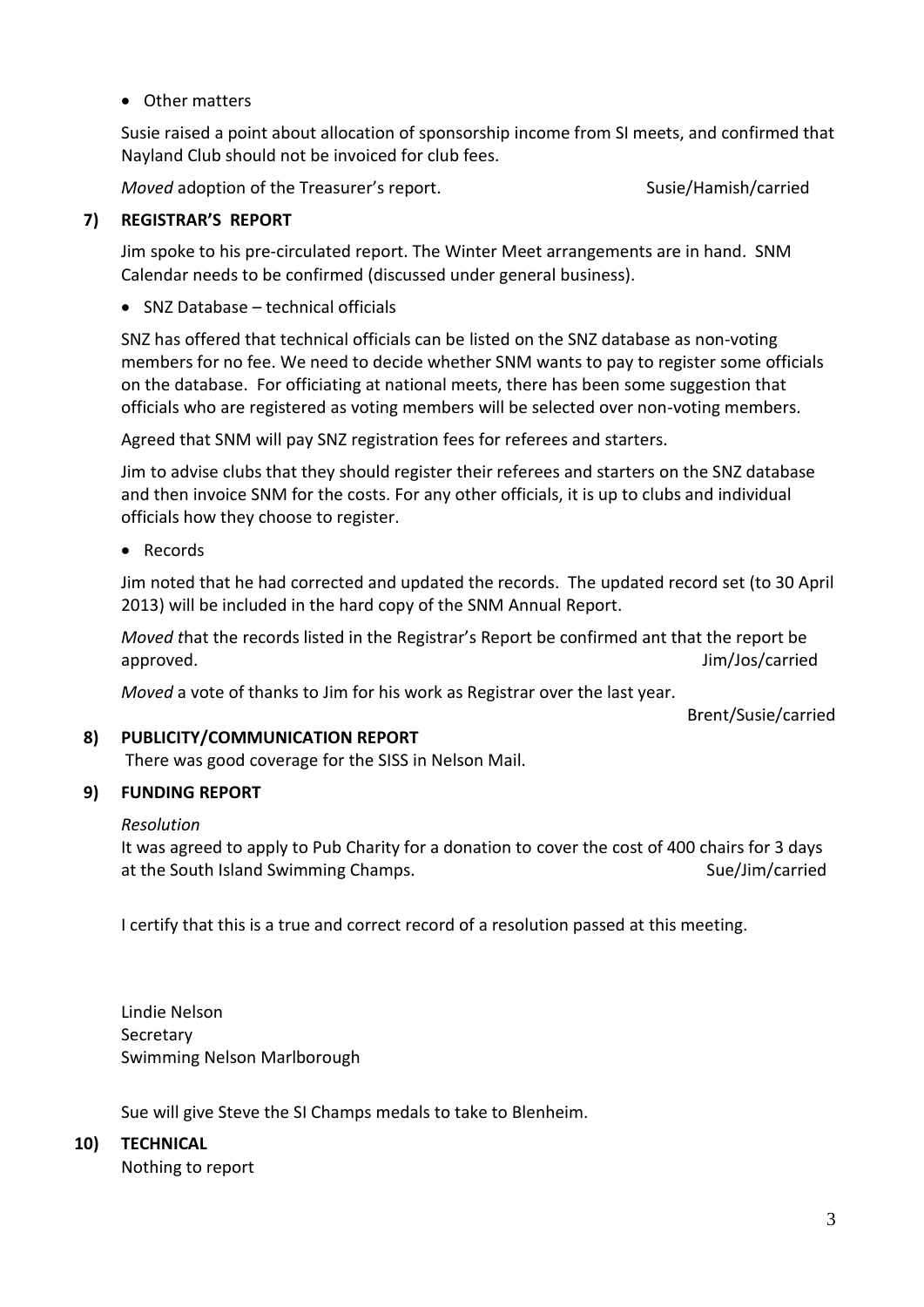## **11) COACHING REPORT**

Nothing to report

## **12) GENERAL BUSINESS**

## *SNM Calendar*

Coaching group has provided suggestions to alter the NM Swim Calendar including removing the time trial and consolidating the Summer champs to a single weekend in early February at Nayland. There was extensive discussion of the proposals, including the value of the time trial and the importance of encouraging LC swimming from January onwards.

It was agreed to retain the time trial for further discussion, and swop the 2 weekends for the NM Age groups. Hamish will report back to the coaching group with the reasons for the Board's decisions.

## *Composition of Board*

Hamish, Jim, Sue, Phil, Steve, Brent, Susie are all willing to stand. A nomination form has been received for Phil. Steve will nominate the remainder. Brent is proposing to stay on the Board to see the SNZ review process through. Steve is willing to stand for President.

Jos would like to stand down from Board but attend meetings as a Life Member and stay on the Awards Committee.

## *Items for discussion at AGM*

Include discussion of SNZ review (Brent's presentation) and Whole of Sport Plan submission. Brent read out a draft of his report to the AGM on implementation of the SNZ Review. It was agreed to remove section on 'Plan B' regarding the size of clubs.

Thank retiring Board members.

Lindie to send a reminder to clubs re AGM and note the meeting will give an update on the SNZ Review.

Annual Report copies for AGM

Lindie to arrange for 40 copies of Annual Report (with blue cover) and 40 copies of the remits.

- SNZ Database covered already
- Regional Constitution Update

Brent advised that the SNZ Board will discuss the regional constitution at a meeting in the next couple of weeks. The key change we are looking for is removal of 50 member minimum for each club.

## **13) BOARD TIME**

The success of Lauren Boyle -- who placed 3<sup>rd</sup> in 400 Free at the World Champs in Barcelona – was acknowledged.

Lindie was thanked for putting together the Annual Report.

Steve thanked everyone around table, including Margaret, for their contributions during the year. Hamish recorded the Board's appreciation for Brent's work leading the response to the SNZ Review.

Steve was thanked for his commitment to leading the Board during a difficult year.